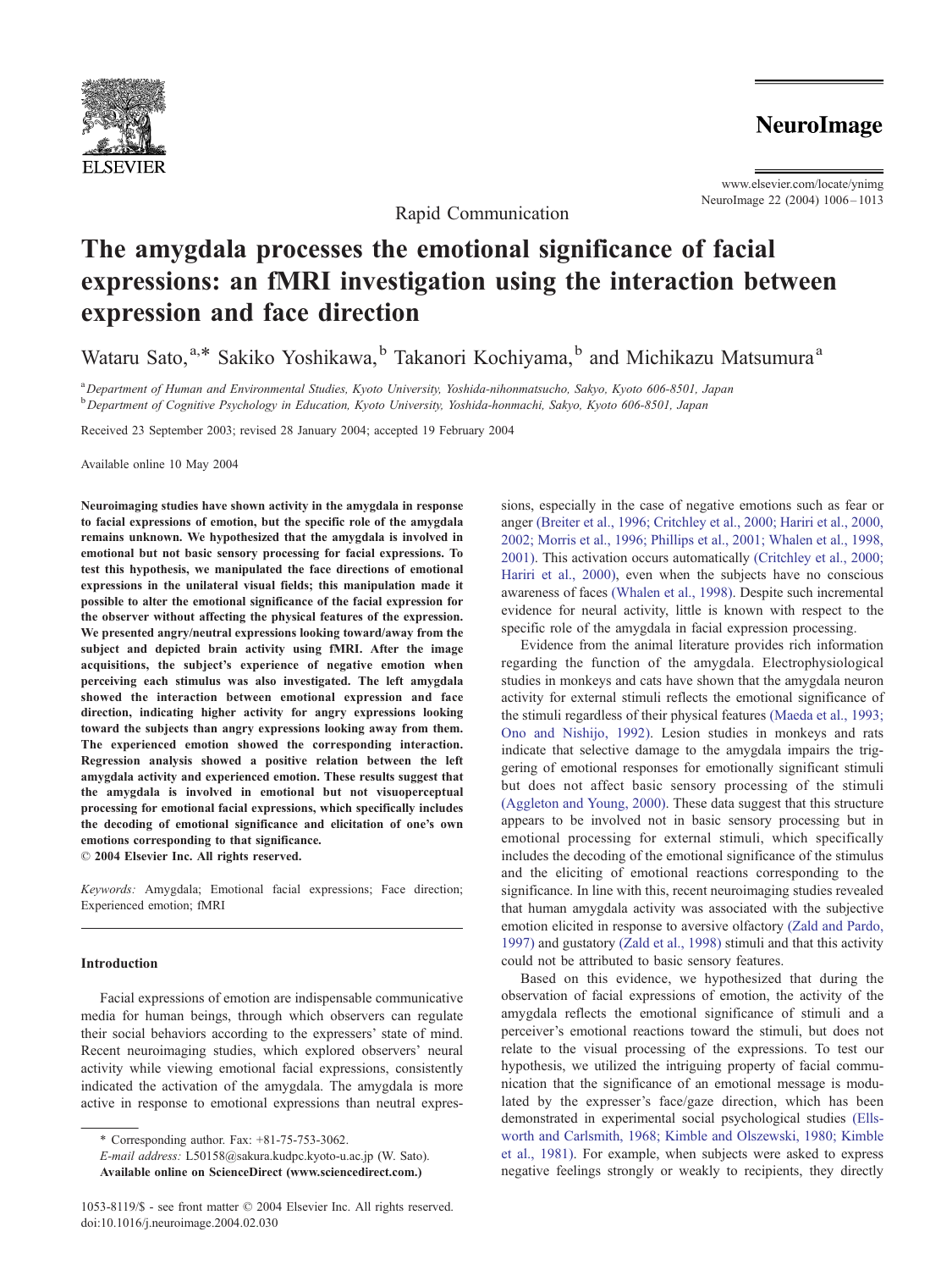<span id="page-1-0"></span>stared at recipients more when expressing strong feelings than when expressing weak feelings [\(Kimble et al., 1981\).](#page-6-0) These findings indicate that the direct gaze serves as an intensifier of emotional expression [\(Ellsworth, 1975\).](#page-6-0) The use of face/gaze direction in emotional interactions is evident even in rats and birds [\(Chance, 1962\),](#page-6-0) suggesting that this communication mode

may be hard-wired in most mammals, including humans, and may have a long evolutionary history. As the face/gaze direction, toward or away from a perceiver, can be manipulated by presenting slightly left- or right-directed faces in unilateral visual fields (see Fig. 1), we can systematically control the emotional significance of facial expressions for a perceiver without altering their visual properties.

We measured brain activity using fMRI during the presentation of facial expressions of either angry or neutral emotion either looking toward or away from subjects in the half visual field (Fig. 1). We chose the emotion of anger because the facial expressions of this emotion were reported to activate the amygdala more strongly than do neutral expressions [\(Whalen et al., 2001; Wright et al.,](#page-6-0) 2002; Yang et al., 2002), elicit negative emotions [\(Dimberg, 1988;](#page-6-0) Hess and Blairy, 2001; Johnsen et al., 1995; Lundqvist and Dimberg, 1995), and interact with gaze direction [\(Kimble and](#page-6-0) Olszewski, 1980; Kimble et al., 1981). We presented stimuli in either the left or right visual field, ensuring that the physical features of the faces looking toward and away from the subjects were identical. Subjects were asked to discriminate the gender of the presented faces during image acquisition. To investigate the psychological process for the stimuli, we presented the same stimuli again after the image acquisition, and required the subjects to rate the following two types of measures with regard to the intensity of negative emotion: experienced emotion and recognized emotion of the stimulus faces. The former measure was prepared to measure the subjects' emotion elicited while viewing the expressions. The latter was prepared to measure the subjects' perceptions of the expressions, though this measure would reflect not only visuoperceptual process per se but also other recognition/evaluation processes for the expressions. We specifically predicted that the amygdala activity would show an interaction between facial expression and facial direction, indicating stronger activity for angry expressions looking toward the subjects than angry expressions looking away from them, and that the experienced emotion would also show the corresponding interaction pattern. We also predicted the positive relation between the amygdala activity and experienced emotion.

#### Material and methods

## Subjects

Ten volunteers (five women and five men; mean age  $24.4 \pm 7.8$ years) participated in the experiment. All subjects were righthanded and had normal or corrected-to-normal visual acuity. All subjects gave informed consent to participate in the study, which was conducted in accordance with the institutional ethical provisions and the Declaration of Helsinki.

## Experimental design

The experiment involved a within-subject two-factorial design, with expression (angry/neutral) and face direction (toward/away).

## Stimuli

The stimuli were chosen from the database set of facial expressions, which contains images of facial expressions posed by more than 50 Japanese models. Color images of full-face neutral expressions and oblique views of angry and neutral expressions of five men and five women were selected. For the expressions shown obliquely, the stimulus persons rotated their faces approximately  $15<sup>°</sup>$  to their right. For all of these stimuli, the stimulus persons kept their eyes looking in front of them. These faces were cut to roughly oval shapes for the purpose of minimizing extraneous clues (e.g., hair). Mirror images of all the stimuli were also prepared. The stimuli subtended a visual angle of about 12.0° vertical  $\times$  8.0° horizontal.

#### Presentation apparatus

The events were controlled by SuperLab software version 2.0 (Cedrus) implemented on a computer (Inspiron 8000, Dell) running Microsoft Windows. The stimuli were projected from a liquid crystal projector (DLA-G11, Victor Company) to a mirror that was positioned in a scanner in front of the subjects.

## Procedure



Each subject completed the experimental scan twice. Each scan lasted 12 min and consisted of twelve 30-s epochs with twelve 30-s rest periods (a fixation point was presented in the center of the

Fig. 1. Illustrations of stimulus presentations. The stimuli were presented in either the left or right visual field. After a full-face neutral expression was presented as the baseline condition of the stimulus person (c.f., [Hess et al., 1998\)](#page-6-0), the target oblique facial expression of angry or neutral emotion of the same person looking toward or away from subjects (rotated the face approximately 15°) was presented. The stimulus persons kept their eyes directed in front of them. Note that the physical features of the faces looking toward and away from the subjects were identical.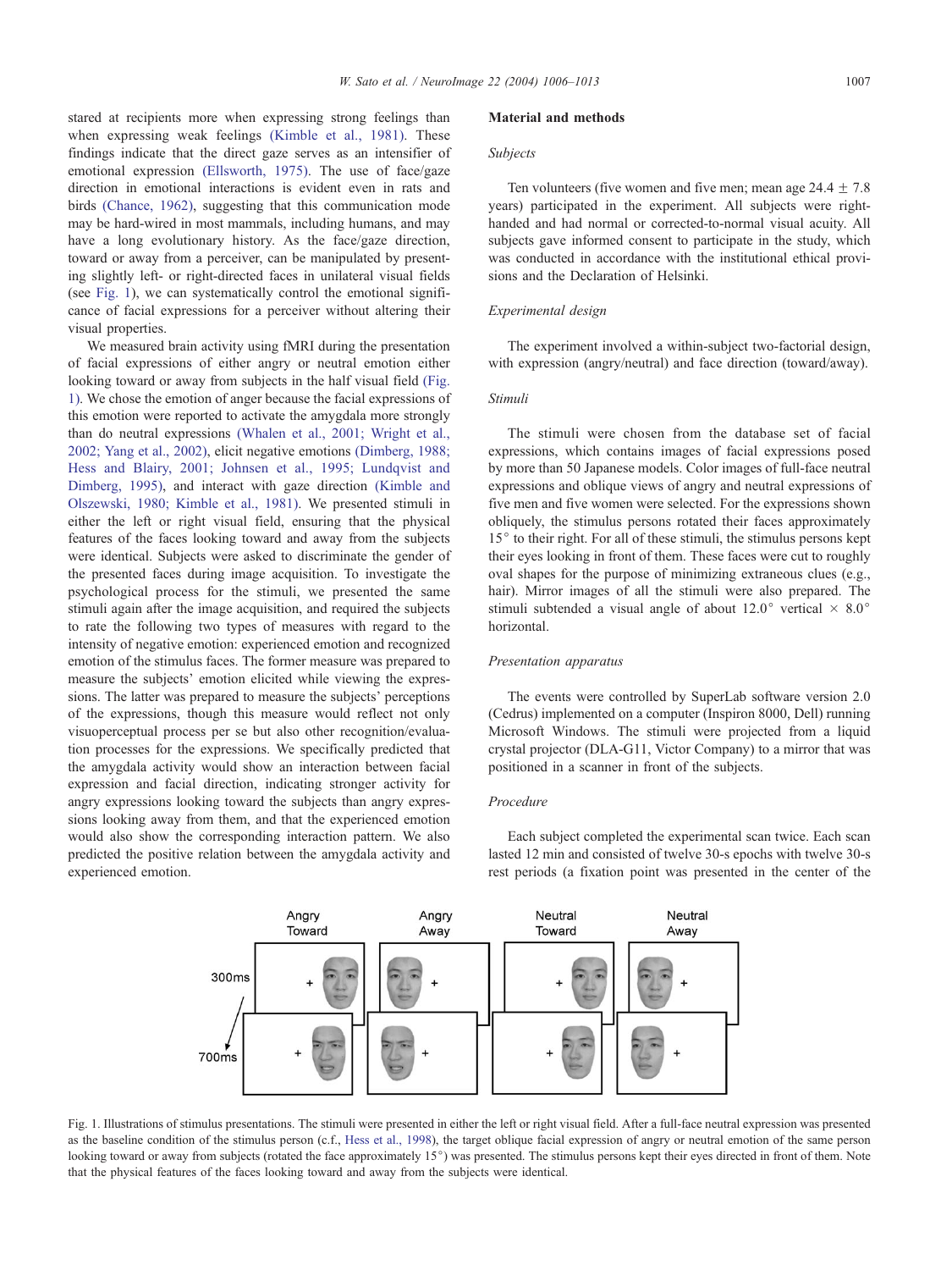screen) interleaved. Each of the four stimulus conditions (angrytoward, angry-away, neutral-toward, and neutral-away) was presented in three different epochs within each scan. The order of epochs within each run was pseudo-randomized, and the order of stimuli within each epoch was randomized.

In each epoch, 20 trials (each lasting 1500 ms) were performed. [Fig. 1](#page-1-0) shows a representative illustration of the sequence of events in a trial. In each trial, after the presentation of a cross as a fixation point, the full-face neutral expression of the stimulus person was first presented for 300 ms in either the left or right visual field (the inside edge was about  $9^{\circ}$  peripherally from the center). Then, the oblique target facial expression (angry or neutral) of the same person followed for 700 ms in the same location. The first full-face neutral expression was prepared to serve as the baseline of the stimulus person (c.f., [Hess et al., 1998\)](#page-6-0). All face images were presented with the edge of the nose between the eyes located in the same eccentric position of each visual field.

The subjects were instructed to maintain the central cross until the oblique face had disappeared and to specify the gender of the presented faces by pressing one of the two buttons with their forefingers after the oblique face had disappeared. This task ensured the subjects' attention to stimuli and also did not require explicit recognition or categorization of emotional expressions. Post hoc debriefing confirmed that the subjects were not aware that investigation of emotional variables was the purpose of the experiment.

After MRI image acquisition, the stimuli were randomly presented to the subjects, and they evaluated each stimulus for the intensity of experienced emotion (i.e., the strength of the emotion that subjects felt when perceiving the stimulus models' expression) and recognized emotion (i.e., the strength of the emotion that subjects recognized from the stimulus models' expression) using a five-point scale of ''negativity'' ranging from "not at all" to "very strong." We chose this single measure both because this has been found to be a basic component of emotion [\(Lang et al., 1998\)](#page-6-0) and a previous study that investigated experienced emotion [\(Wild et al., 2001\)](#page-6-0) and recognized emotion [\(Rus](#page-6-0)sell, 1997) reported the effectiveness of this measure, and because previous psychological studies have shown that angry expressions elicit a complex of diverse negative emotions, including anger, disgust, fear, and repulsion [\(Hess and Blairy, 2001; Lundqvist and](#page-6-0) Dimberg, 1995). These two types of evaluation were blocked, and the orders were counterbalanced across subjects.

## MRI acquisition

Image scanning was performed on a 1.5-T scanning system (MAGNEX ECLIPSE 1.5T Power Drive 250, Shimadzu Marconi) using a standard radiofrequency head coil for signal transmission and reception. A forehead pad was used to stabilize the head position. The functional images consisted of 52 consecutive slices parallel to the anterior – posterior commissure plane, covering the whole brain. A T2\*-weighted gradient echo-planar imaging sequence was used with the following parameters:  $TR/TE = 6000/60$ ms; FA =  $90^{\circ}$ ; matrix size =  $64 \times 64$ ; voxel size =  $3 \times 3 \times 3$  mm. Before the acquisition of functional images, a T2-weighted anatomical image was obtained in the same plane as the functional images using a fast spin echo sequence (TR/TE = 9478/80 ms, FA = 90°; matrix size = 256  $\times$  256; voxel size = 0.75  $\times$  0.75  $\times$  3 mm; number of echoes  $= 16$ ). For some subjects, additional highresolution anatomical images were also obtained using a 3D RF-

FAST sequence (TR/TE =  $12/4.5$  ms; FA =  $20^{\circ}$ ; matrix size =  $256 \times$ 256; voxel dimension =  $1 \times 1 \times 1$  mm) after the functional image acquisition.

#### Behavioral data analysis

The data for psychological ratings after image acquisition were analyzed with a 2 (expression: angry/neutral)  $\times$  2 (face-direction: toward/away) repeated-measures design. To test our specific hypothesis, the interaction between angry vs. neutral expressions and toward vs. away face directions was analyzed. Simple effect analyses were conducted for significant interactions. To compare the results with previous findings, the main effect of expression (angry vs. neutral expression) was analyzed. These analyses were conducted using one-tailed  $t$  statistics. The main effect face direction was also analyzed using two-tailed  $t$  statistic. Accuracy and reaction time data for the gender classification were analyzed with the same design using two-tailed  $t$  statistics. The results were considered statistically significant at  $P < 0.05$ .

#### Image analysis

Image and statistical analyses were performed using the statistical parametric mapping package SPM99 (http://www.fil. ion.ucl.ac.uk/spm) implemented in MATLAB (Mathworks Inc.). First, to correct for head movements, functional images of each run were realigned using the first scan as a reference. Data from all 10 subjects showed small motion correction  $\leq 2$  mm). Then, T2-weighted anatomical images scanned in planes identical to the functional imaging slice were coregistered to the first scan in the functional images. Following this, the coregistered T2 weighted anatomical image was normalized to a standard T2 template image as defined by the Montreal Neurological Institute involving linear and nonlinear three-dimensional transformations. The parameters from this normalization process were then applied to each of the functional image. Finally, these spatial normalized functional images were resampled to a voxel size of  $2 \times 2 \times 2$  and smoothed with an isotopic Gaussian kernel (6 mm) to compensate for anatomic variability among subjects.

Significantly activated voxels were searched using randomeffects analysis. First, we performed single-subject analysis [\(Fris](#page-6-0)ton et al., 1994; Worsley and Friston, 1995). The task-related neural activities for each condition were modeled with a box-car function convoluted with a canonical hemodynamic response function. A band-pass filter, which was composed of a discrete cosine-basis function with a cut-off period of 480 s for the highpass filter and a canonical hemodynamic response function for the low pass filter, was applied. Preplanned contrast was thereafter performed for the interactions, which was between angry vs. neutral expressions and toward vs. away directions, based on our a priori hypothesis. When significant regions were detected in this interaction analysis, simple main effect contrasts were performed. To compare the results with previous findings, the main effect of expression (angry vs. neutral expression) was tested. The main effects face direction (toward vs. away; away vs. toward) was also analyzed. Contrast images were generated for each contrast and then entered into a one-sample  $t$  test to create a random effect SPM  ${T}$ . For these analyses, significantly activated voxels were identified if they reached the extent threshold of  $P \le 0.05$  corrected for multiple comparisons, with height threshold of  $P \le 0.001$  (uncor-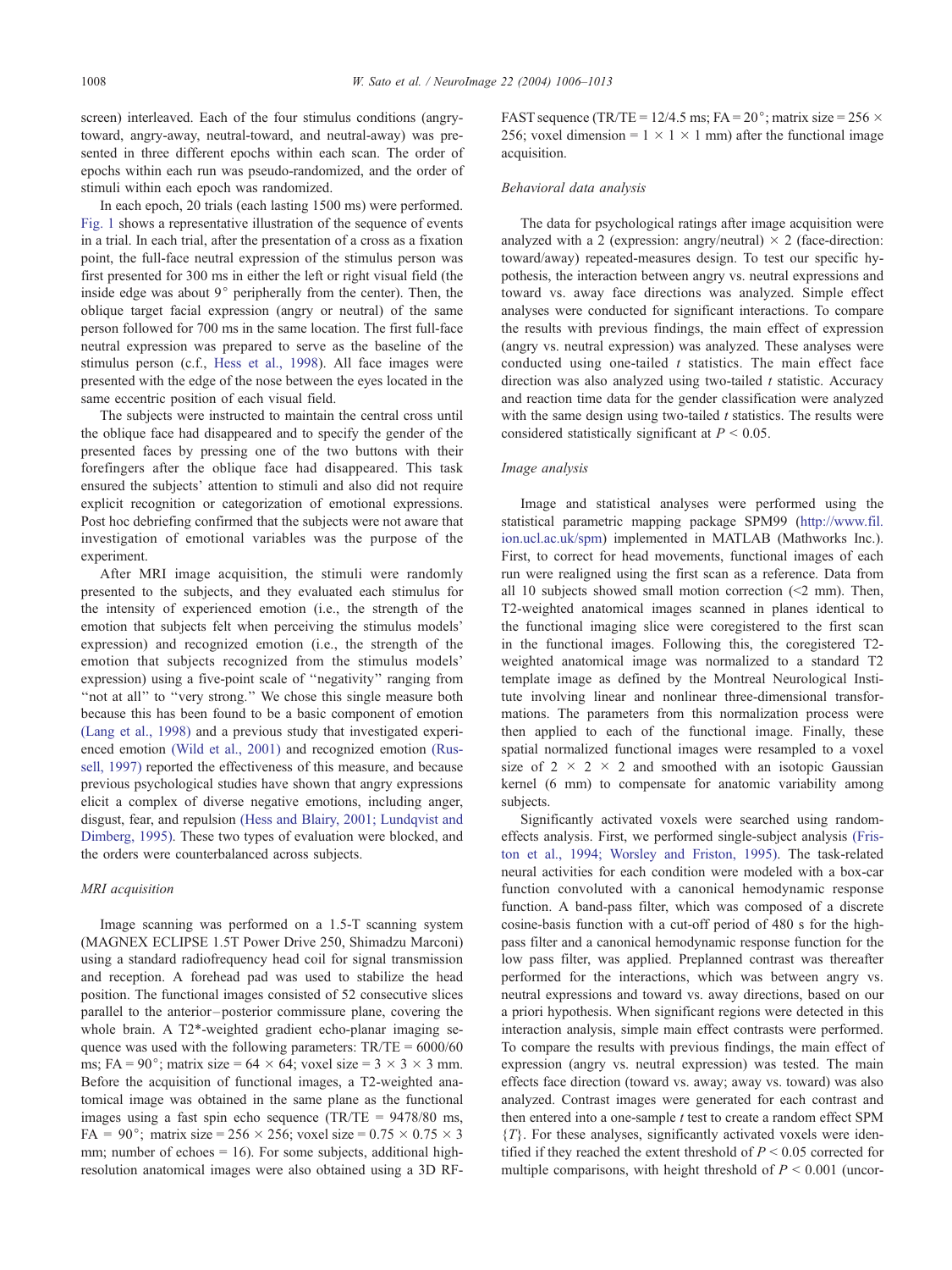<span id="page-3-0"></span>

Fig. 2. Mean ratings  $(\pm$  SEM) of experienced emotion (left) and recognized emotion (right).

rected). For the analysis of the amygdala, which was our regions of interest, we used small volume correction (SVC). The regions were defined bilaterally by 6-mm-radius spheres centered on the coordinates  $(x \pm 20, y -8, z -16$  in the MNI space), which derived from the stereotactic anatomical atlas ([Talairach and Tournoux,](#page-6-0) 1988; c.f., [Phillips et al., 2001\)](#page-6-0). Other areas were corrected for the entire brain volume.

For the regression analyses and figures (Figs. 3 and 4), the mean percentage of signal change of the amygdala for each condition of each subject was calculated. Based on the results of the interaction between expression and face direction, the activity of the left amygdala was analyzed. First, the band-passfiltered raw data were extracted from the 6-mm-radius spherical volume of interest (VOI) on the left amygdala. The center coordinates were the same as that of abovementioned SVC analysis. Then, the percentage of signal change was calculated as the percentage of change from a rest condition as follows:  $[$ (mean signal in the specified period  $-$  mean signal in a rest condition) / (mean signal in a rest condition)]  $\times$  100. The first image for each period was discarded, owing to the time lag in the hemodynamic responses. The data were averaged per subject and condition.

Multiple regression analyses were conducted, with the amygdala activity as the dependent variable and the psychological ratings (experienced emotion/recognized emotion) and dummy variables for subjects as the independent variables. As the two psychological ratings were highly correlated ( $r = 0.67$ ,  $P \le 0.001$ ), a separate analysis was conducted for each rating. The coefficients of the psychological measures were evaluated using one-tailed  $t$ tests.

# Results

## Psychological rating

For experienced emotion (Fig. 2, left), the interaction between expression and face direction was significant  $[t(9) = 3.02, P \le$ 0.01]. Simple effect analyses indicated that angry expressions directed toward subjects elicited more negative emotional experience than the angry expressions averted from subjects  $[t(18) = 3.21]$ ,  $P \le 0.005$ ]. The analysis also showed a significant main effect of expression  $[t(9) = 7.50, P \le 0.001]$ , indicating that angry expressions elicited more negative emotion than neutral expressions did. The main effect of face direction was not significant ( $P > 0.1$ ).

For recognized emotion (Fig. 2, right), the analyses showed that the interaction was not significant ( $P > 0.1$ ). The main effect of expression was significant  $[t(9) = 3.44, P < 0.01]$ , indicating that angry expressions were evaluated as more negative than neutral expressions. The main effect of face direction was not significant  $(P > 0.1)$ .

#### Gender discrimination

Performance of the gender classification task was close to perfect (correct identification rate  $= 95.2\%$ ). There were no



Fig. 3. The statistical parametric map (left) and mean ( + SEM) percentage of signal changes (right) showing the left amygdala activity for the interactions between facial expression and facial direction. The area is overlayed on the anatomical MRI of one of the subjects involved in this study.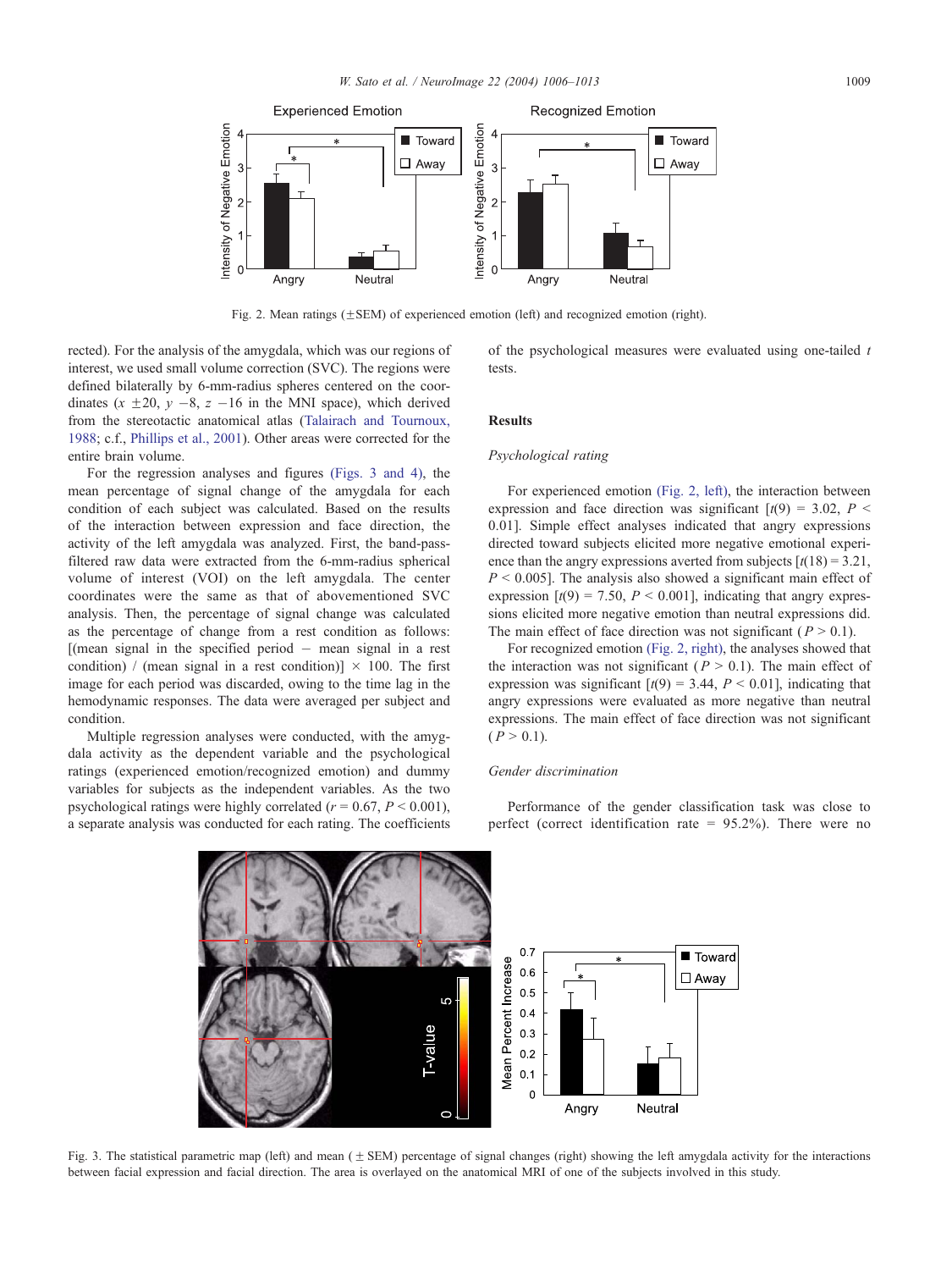Table 1 Brain regions showing significant activation

| Brain region               | ВA | Coordinates   |       |       | $T$ value |
|----------------------------|----|---------------|-------|-------|-----------|
|                            |    | $\mathcal{X}$ | v     | z     |           |
| Interaction                |    |               |       |       |           |
| L. amygdala                |    | $-22$         | $-9$  | $-16$ | 4.41      |
| Main effect of expression  |    |               |       |       |           |
| L. amygdala                |    | $-20$         | $-6$  | $-10$ | 4.90      |
| L. middle temporal gyrus   | 37 | $-50$         | $-66$ | 7     | 8.86      |
| R. lateral occipital gyrus | 19 | 40            | $-80$ | 1     | 6.85      |
| R. parahippocampal gyrus   | 26 | 22            | $-20$ | $-16$ | 7.79      |

The activations are shown in the MNI coordinate system.

significant main effects or interactions on the accuracy or reaction time ( $Ps > 0.1$ ).

## Brain activity

A test of the interaction between expression and face direction revealed significant left amygdala activation  $[x -22, y -9, z -16,$  $T(9) = 4.41$ ; [Fig. 3,](#page-3-0) Table 1]. Simple main effect contrasts confirmed that this activation was higher for angry expressions looking toward subjects than angry expressions looking away from subjects  $[x -22, y -11, z -16, T(9) = 4.63]$ . Other significant areas of activation were not detected with our predefined thresholds. There was modest activation in the right amygdala in the interaction and simple main effect contrasts, which failed to reach significance ( $P < 0.005$ , uncorrected height threshold), suggesting that the amygdala activation was not clearly lateralized.

The contrast of main effect of expression (angry vs. neutral expression) showed significant activation in the left amygdala  $[x]$  $-20$ ,  $y$   $-6$ ,  $z$   $-10$ ,  $T(9)$  = 4.90]. This contrast also detected significant activations in some other areas, including the right lateral occipital gyrus, left middle temporal gyrus, and right parahippocampal gyrus (Table 1).

The contrasts of main effects of face direction (toward vs. away; away vs. toward) did not show any significant activation.

#### Relation between the amygdala activity and psychological rating

Regression analysis with the left amygdala activity as the dependent variable and the experienced emotion as the independent variable (Fig. 4, left) revealed that the coefficient of experienced emotion was positive and significantly different from zero [standardized coefficient = 0.41;  $t(29) = 2.61$ ,  $P < 0.01$ ].

Regression analysis with the left amygdala activity as the dependent variable and the recognized emotion as the independent variable (Fig. 4, right) revealed that the coefficient of recognized emotion was not significantly different from zero [standardized coefficient =  $0.19$ ;  $t(29)$ = 1.15, n.s.].

#### Discussion

The left amygdala showed not only the main effect of expression, which is consistent with previous imaging studies [\(Breiter et](#page-6-0) al., 1996; Critchley et al., 2000; Hariri et al., 2000, 2002; Morris et al., 1996; Phillips et al., 2001; Whalen et al., 1998, 2001; Wright et al., 2002; Yang et al., 2002), but also the interaction between emotional expression and face direction. The simple main effect analysis for the interaction indicated that the amygdala was more active for angry expressions looking toward the perceivers than those looking away from them. The experienced emotion rating for the expressions showed a congruent pattern of interaction. Regression analysis showed a positive relation between the left amygdala activity and experienced emotion. These results cannot be attributed to the difference in the visuoperceptual processing of the expressions because the physical feature of the expressions looking toward the subjects and those looking away from the subjects were identical. The results for recognized emotion, which showed no significant effects of facial direction, support our interpretation that the subjects perceived the same visual images for angry expressions looking toward them and those looking away from them. Overall, these results support our hypothesis that the activity of the amygdala reflects the emotional significance of the emotional facial expressions and the perceiver's emotional reactions toward the expressions, but does not directly relate to the visuoperceptual processing of the expressions.



Amygdala Activity & Experienced Emotion Amygdala Activity & Recognized Emotion

Fig. 4. Scatterplots of the relationship between the adjusted mean percentage of signal changes in the left amygdala activity and the ratings of the experienced (left) or recognized (right) emotion. The regression lines are also plotted.  $\beta$  indicates the standardized coefficient of each psychological rating.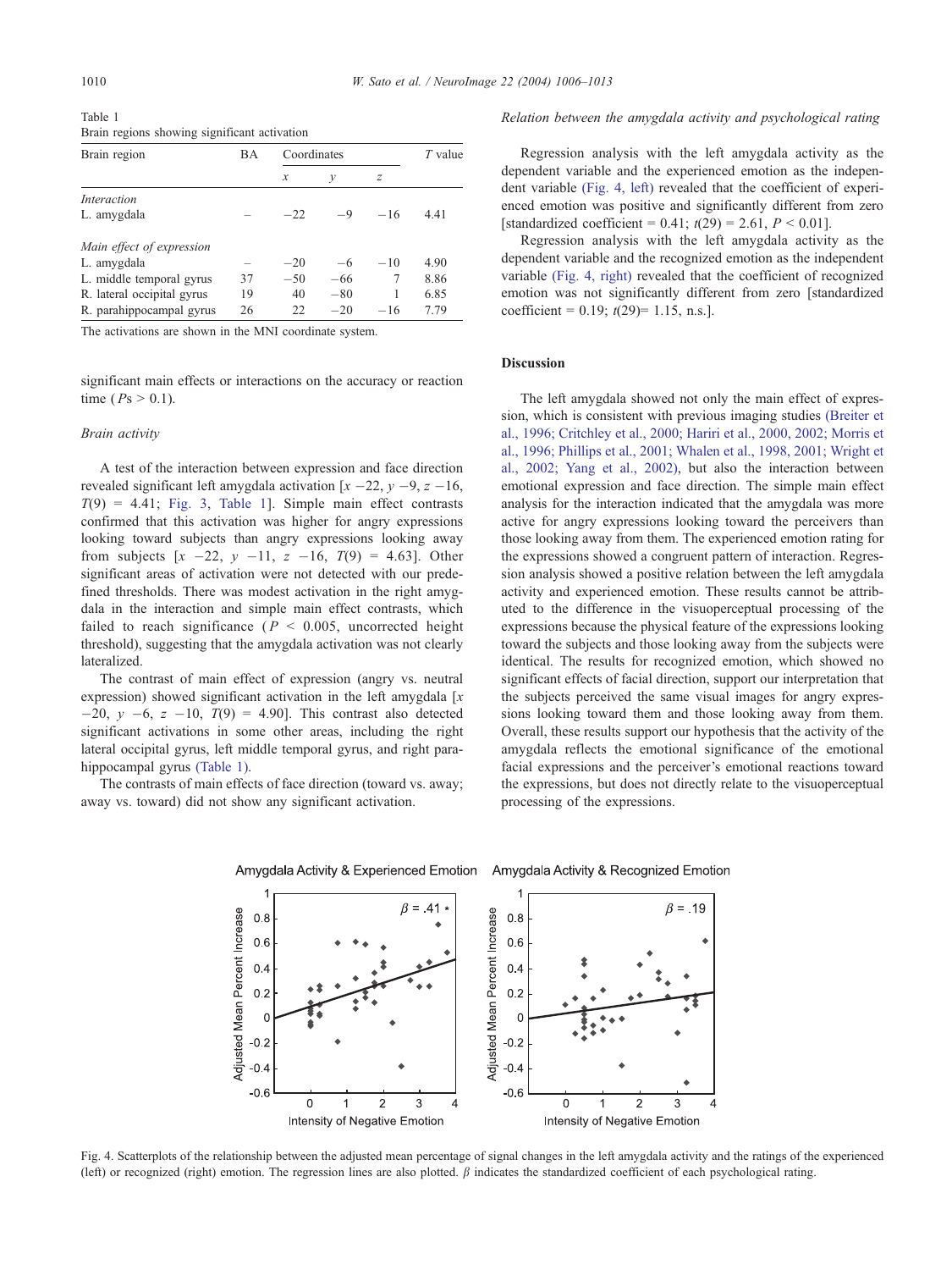Our finding of the amygdala's involvement in emotional processing is consistent with ample evidence from the animal literature. Electrophysiological studies indicate that the amygdala is involved in the decoding of the emotional significance of external stimuli regardless of the physical features of the stimuli [\(Maeda et al., 1993; Ono and Nishijo, 1992\).](#page-6-0) Lesion studies in monkeys have shown the importance of the amygdala in the triggering of emotional responses to environmental stimuli [\(Aggle](#page-6-0)ton and Young, 2000). Recent neuroimaging studies in humans have also suggested that the activity in the amygdala elicited by olfactory and gustatory aversive stimuli is associated with experienced negative emotion but is not attributable to basic sensory features of the stimuli [\(Zald and Pardo, 1997; Zald et al., 1998\).](#page-7-0) The present study provides the first evidence that this is also the case for the processing of emotional expressions.

Neuroanatomical studies of the primate amygdala support the idea that this structure is involved in emotional processing but not basic sensory processing for facial expressions. As input, the amygdala receives projections from the higher visual areas in the temporal cortex, such as STS [\(Amaral et al., 1992\).](#page-6-0) Some of these regions contain cell populations that respond selectively to facial expressions of specific emotions [\(Perrett, 1999\),](#page-6-0) and therefore, the anatomical position of the amygdala is appropriate to receive the processed visual information for facial expressions and analyze their significance for the perceiver. As output, the amygdala projects to many brain regions including the striatum, hypothalamus, and brainstem [\(Amaral et al., 1992\).](#page-6-0) These regions are important in implementing emotion-specific muscular, autonomic, and behavioral responses [\(LeDoux, 1996\).](#page-6-0) Psychological studies have indicated that subjective, autonomic, and muscular emotional reactions while observing emotional expressions are intimately related [\(Dimberg, 1988; Johnsen et al., 1995; Lundqvist and](#page-6-0) Dimberg, 1995). The anatomical position of the amygdala would be appropriate to implement such widespread emotional reactions.

Our results showing that the activity of the amygdala corresponded with experienced emotion but not with recognized emotion are consistent with the results of a recent neuropsychological study [\(Adolphs and Tranel, 2000\).](#page-6-0) In that study, a bilateral amygdala damaged patient was shown short clips of movies designed to elicit specific emotions and asked to report her experienced emotional state. The patient reported that she felt neutral emotion when viewing the fearful film. Interestingly, the patient added that she could recognize that most people watching these clips would feel afraid.

Our fMRI results showed that the main effects of expression were in the posterior middle temporal gyrus. Activation of this area in response to emotional facial expressions is consistent with previous neuroimaging [\(Critchley et al., 2000\)](#page-6-0) and electrophysiological [\(Ojemann et al., 1992\)](#page-6-0) studies. This region may be homologous to the monkey STS region, which contains expression-selective neurons (c.f., [Allison et al., 2000\)](#page-6-0).

Some previous findings are inconsistent with our results. First, some studies [\(Blair et al., 1999; Sprengelmeyer et al., 1998\)](#page-6-0) have reported no significant activation of the amygdala in response to angry expressions, although other studies [\(Whalen et al., 2001;](#page-6-0) Wright et al., 2002; Yang et al., 2002) observed significant amygdala activation, as did our study. This inconsistency may be due to the difficulty in measuring the activity of this structure (c.f., [Breiter](#page-6-0) et al., 1996). In addition, the logic of inductive statistics does not provide a definitive conclusion when the results are not significant. Second, a recent fMRI study [\(Adams et al., 2003\)](#page-6-0) reported a

difference in the pattern of interaction for facial expressions and gaze direction: they found higher amygdala activity in response to angry expressions with averted gaze than to angry expressions with direct gaze. The psychological function of this amygdala activity is unclear since they did not obtain psychological measures. It is possible that the averted gaze in their study expressed stronger negative emotion as compared with direct gaze. [Kendon \(1967\)](#page-6-0) showed that in diadic conversations, gaze aversion sometimes expresses rejection and withdrawal. Although this function of gaze has not been fully understood, the results of our study and several psychological studies [\(Ellsworth and Carlsmith, 1968; Kimble and](#page-6-0) Olszewski, 1980; Kimble et al., 1981) indicate that the direct gaze can intensify the emotional messages to observers in face-to-face interactions. We believe that the assessment of experienced emotion is indispensable for the further investigation of the interaction between emotional expression and gaze direction in amygdala activity. Third, a previous PET study [\(Kawashima et al., 1999\)](#page-6-0) reported that a neutral face with direct gaze activated the amygdala more than did a face with averted gaze, although other studies [\(Calder et al., 2002; Hoffman and Haxby, 2000\),](#page-6-0) including ours, did not detect such patterns. In the study by [Kawashima et al. \(1999\),](#page-6-0) the stimulus depicted a young attractive female and all the subjects were male, which might have heightened the emotional significance of the face with direct gaze as compared to the face with averted gaze. Fourth, a previous fMRI study [\(Hoffman and Haxby, 2000\)](#page-6-0) showed that the STS was more active in response to averted gaze than in response to direct gaze, whereas another studies [\(Calder et](#page-6-0) al., 2002; George et al., 2001) reported no significant STS activation for averted vs. direct gaze. [Allison et al. \(2000\)](#page-6-0) suggested that averted gaze might activate the STS when it implies motion. Since we presented the full face and oblique stimuli consecutively, by which apparent motion of face direction could be created, both away and toward conditions may have activated the STS in the same way.

One limitation of the present study is that the emotion experienced was assessed by rating after scanning. We adopted this procedure because previous neuroimaging studies have reported that on-line evaluation using verbal labels can reduce the amygdala activity in response to emotional expressions [\(Critchley et al.,](#page-6-0) 2000; Hariri et al., 2000). Future research incorporating on-line indices of emotional responses, such as physiological measures of autonomic responses, would provide further evidence regarding the elicitation of emotion while viewing stimuli.

In summary, our results revealed that activity in the amygdala showed the interaction between emotional expression and face direction, indicating higher activation for angry expressions looking toward the subject than angry expressions looking away from the subject. This pattern corresponded with the emotion experienced. A positive relation was found between the amygdala activity and experienced emotion. These results could not be attributed to differences in the visuoperceptual processing of the facial expressions. Overall, these results suggest that the amygdala is involved in emotional but not visuoperceptual processing for emotional facial expressions, which specifically includes the decoding of emotional significance and elicitation of one's own emotions corresponding to that significance.

#### Acknowledgments

The authors heartily thank the anonymous reviewers for their helpful advice. This study was supported by Special Coordination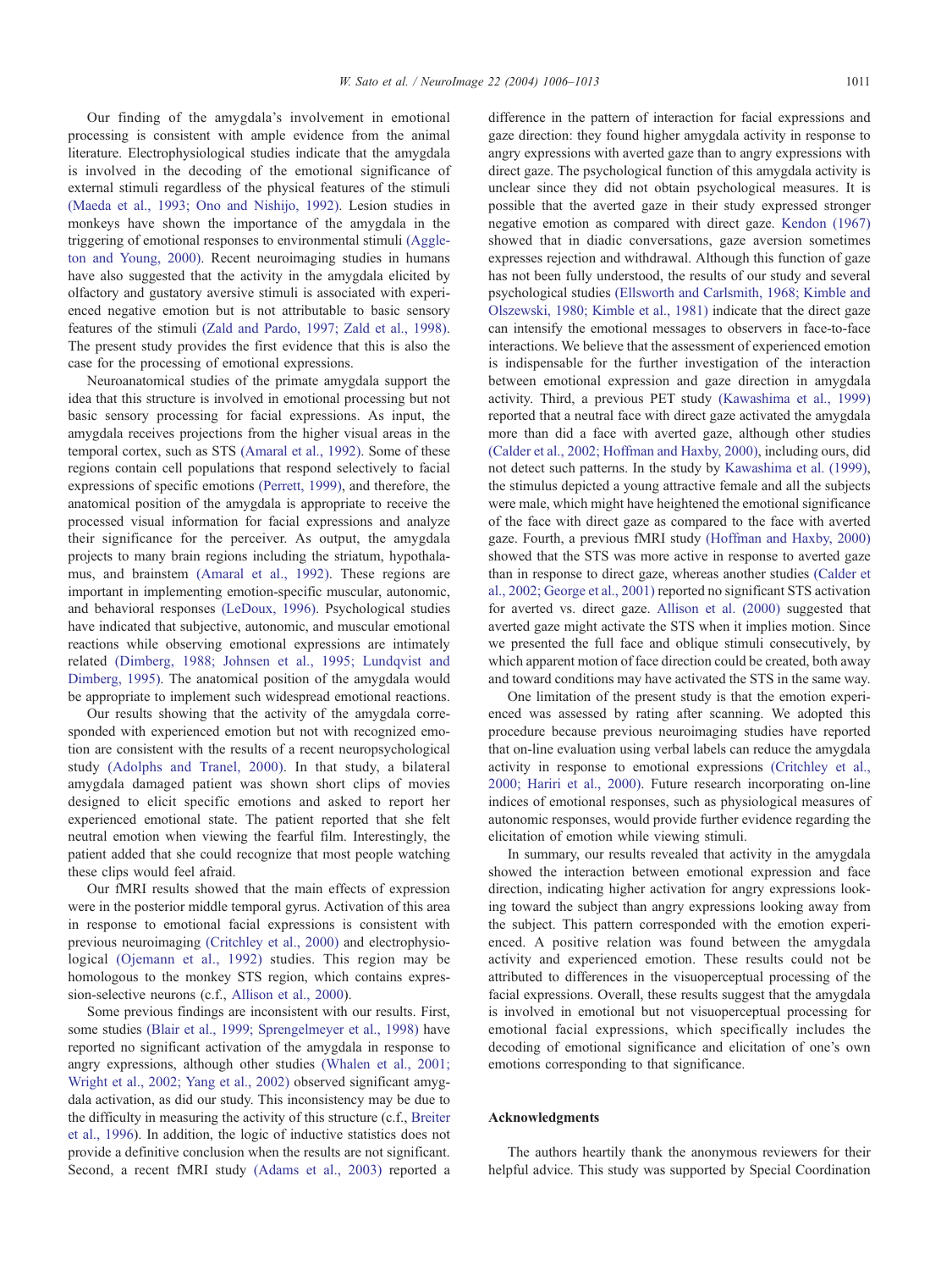<span id="page-6-0"></span>Funds for promoting Science and Technology by the Science and Technology Agency of the Japanese Government, and by a Research Fellowship of the Japan Society for the Promotion of Science.

## References

- Adams, R.B., Gordon, H.L., Baird, A.A., Ambady, N., Kleck, R.E., 2003. Effects of gaze on amygdala sensitivity to anger and fear faces. Science 300, 1536.
- Adolphs, R., Tranel, D., 2000. Emotion, recognition, and the human amygdala. In: Aggleton, J.P. (Ed.), The Amygdala: A Functional Analysis. Oxford Univ. Press, New York, pp. 587-630.
- Aggleton, J.P., Young, A.W., 2000. The enigma of the amygdala: on its contribution to human emotion. In: Lane, R.D., Nadel, L. (Eds.), Cognitive Neuroscience of Emotion. Oxford Univ. Press, New York, pp. 106 – 128.
- Allison, T., Puce, A., McCarthy, G., 2000. Social perception from visual cues: role of the STS region. Trends Cogn. Sci. 4, 267-278.
- Amaral, D.G., Price, J.L., Pitkanen, A., Carmichael, S.T., 1992. Anatomical organization of the primate amygdaloid complex. In: Aggleton, J.P. (Ed.), The Amygdala: Neurobiological Aspects of Emotion, Memory, and Mental Dysfunction. Wiley-Liss, New York, pp. 1-66.
- Blair, R.J., Morris, J.S., Frith, C.D., Perrett, D.I., Dolan, R.J., 1999. Dissociable neural responses to facial expressions of sadness and anger. Brain 122, 883 – 893.
- Breiter, H.C., Etcoff, N.L., Whalen, P.J., Kennedy, W.A., Rauch, S.L., Buckner, R.L., Strauss, M.M., Hyman, S.E., Rosen, B.R., 1996. Response and habituation of the human amygdala during visual processing of facial expression. Neuron 17, 875 – 887.
- Calder, A.J., Lawrence, A.D., Keane, J., Scott, S.K., Owen, A.M., Christoffels, I., Young, A.W., 2002. Reading the mind from eye gaze. Neuropsychologia 40, 1129 – 1138.
- Chance, M., 1962. An interpretation of some agonistic postures: the role of ''cut-off'' acts and postures. Symposia of the Zoological Society of London. No. 8. Evolutionary Aspects of Animal Communication. Academic Press, London, pp.  $71 - 89$ .
- Critchley, H., Daly, E., Phillips, M., Brammer, M., Bullmore, E., Williams, S., Van Amelsvoort, T., Robertson, D., David, A., Murphy, D., 2000. Explicit and implicit neural mechanisms for processing of social information from facial expressions: a functional magnetic resonance imaging study. Hum. Brain Mapp. 9, 93 – 105.
- Dimberg, U., 1988. Facial electromyography and the experience of emotion. J. Psychophysiol. 2, 277 – 282.
- Ellsworth, P.C., 1975. Direct gaze as a social stimulus: the example of aggression. In: Pliner, P., Krames, L., Alloway, T. (Eds.), Nonverbal Communication of Aggression. Plenum, New York, pp. 71 – 89.
- Ellsworth, P.C., Carlsmith, J.M., 1968. Effects of eye contact and verbal content on affective response to a dyadic interaction. J. Pers. Soc. Psychol. 10, 15 – 20.
- Friston, K.J., Jezzard, P., Turner, R., 1994. Analysis of functional MRI time-series. Hum. Brain Mapp. 1, 153 – 171.
- George, N., Driver, J., Dolan, R.J., 2001. Seen gaze-direction modulates fusiform activity and its coupling with other brain areas during face processing. NeuroImage 13, 1102-1112.
- Hariri, A.R., Bookheimer, S.Y., Mazziotta, J.C., 2000. Modulating emotional responses, effects of a neocortical network on the limbic system. NeuroReport 11, 43-48.
- Hariri, A.R., Tessitore, A., Mattay, V.S., Fera, F., Weinberger, D.R., 2002. The amygdala response to emotional stimuli: a comparison of faces and scenes. NeuroImage 17, 317-323.
- Hess, U., Blairy, S., 2001. Facial mimicry and emotional contagion to dynamic emotional facial expressions and their influence on decoding accuracy. Int. J. Psychophysiol. 40, 129-141.
- Hess, U., Philippot, P., Blairy, S., 1998. Facial reactions to emotional facial expressions: affect or cognition? Cogn. Emot. 12, 509-531.
- Hoffman, E.A., Haxby, J.V., 2000. Distinct representations of eye gaze and identity in the distributed human neural system for face perception. Nat. Neurosci. 3, 80 – 84.
- Johnsen, B.H., Thayer, J.F., Hugdahl, K., 1995. Affective judgment of the Ekman faces: a dimensional approach. J. Psychophysiol. 9, 193 – 202.
- Kawashima, R., Sugiura, M., Kato, T., Nakamura, A., Hatano, K., Ito, K., Fukuda, H., Kojima, S., Nakamura, K., 1999. The human amygdala plays an important role in gaze monitoring. A PET study. Brain 122, 779 – 783.
- Kendon, A., 1967. Some functions of gaze-direction in social interaction. Acta Psychol. 26, 22–63.
- Kimble, C.E., Olszewski, D.A., 1980. Gaze and emotional expression: the effects of message positivity – negativity and emotional intensity. J. Res. Pers.  $14, 60 - 69$ .
- Kimble, C.E., Forte, R.A., Yoshikawa, J.C., 1981. Nonverbal concomitants of enacted emotional intensity and positivity: visual and vocal behavior. J. Pers. 49, 271 – 283.
- Lang, P.J., Bradley, M.M., Cuthbert, B.N., 1998. Emotion, motivation, and anxiety: brain mechanisms and psychophysiology. Biol. Psychiatry 44, 1248 – 1263.
- LeDoux, J.E., 1996. The Emotional Brain: The Mysterious Underpinnings of Emotional Life. Simon and Schuster, New York.
- Lundqvist, L.O., Dimberg, U., 1995. Facial expressions are contagious. J. Psychophysiol. 9, 203 – 211.
- Maeda, H., Morimoto, H., Yanagimoto, K., 1993. Response characteristics of amygdaloid neurons provoked by emotionally significant environmental stimuli in cats, with special reference to response durations. Can. J. Physiol. Pharmacol. 71, 374 – 378.
- Morris, J.S., Frith, C.D., Perrett, D.I., Rowland, D., 1996. A differential neural response in the human amygdala to fearful and happy facial expressions. Nature 383, 812-815.
- Ojemann, J.G., Ojemann, G.A., Lettich, E., 1992. Neuronal activity related to faces and matching in human right nondominant temporal cortex. Brain  $115, 1 - 13$ .
- Ono, T., Nishijo, H., 1992. Neurophysiological basis of the Kluver-Bucy syndrome: responses on monkey amygdaloid neurons to biologically significant objects. In: Aggleton, J.P. (Ed.), The Amygdala: Neurobiological Aspects of Emotion, Memory, and Mental Dysfunction. Wiley-Liss, New York, pp.  $167 - 190$ .
- Perrett, D.I., 1999. A cellular basis for reding minds from faces and actions. In: Hauser, M.D., Konishi, M. (Eds.), The Design of Animal Communication. MIT Press, Cambridge, pp. 159–185.
- Phillips, M.L., Medford, N., Young, A.W., Williams, L., Williams, S.C., Bullmore, E.T., Gray, J.A., Brammer, M.J., 2001. Time courses of left and right amygdalar responses to fearful facial expressions. Hum. Brain Mapp. 12, 193-202.
- Russell, J.A., 1997. Reading emotions from and into faces: resurrecting a dimensional – contextual perspective. In: Russell, J.A., Fernandez-Dols, J.M. (Eds.), The Psychology of Facial Expression. Cambridge Univ. Press, New York, pp. 295 – 320.
- Sprengelmeyer, R., Rausch, M., Eysel, U.T., Przuntek, H., 1998. Neural structures associated with recognition of facial expressions of basic emotions. Proc. R. Soc. Lond., B Biol. Sci. 265, 1927-1931.
- Talairach, J., Tournoux, P., 1988. Co-planar Stereotaxic Atlas of the Human Brain. Thieme Medical, Stuttgart.
- Whalen, P.J., Rauch, S.L., Etcoff, N.L., McInerney, S.C., Lee, M.B., Jenike, M.A., 1998. Masked presentations of emotional facial expressions modulate amygdala activity without explicit knowledge. J. Neurosci. 18, 411 – 418.
- Whalen, P.J., Shin, L.M., McInerney, S.C., Fischer, H., Wright, C.I., Rauch, S.L., 2001. A functional MRI study of human amygdala responses to facial expressions of fear versus anger. Emotion 1, 70 – 83.
- Wild, B., Erb, M., Bartels, M., 2001. Are emotions contagious? evoked emotions while viewing emotionally expressive faces: quality, quantity, time course and gender differences. Psychiatry Res. 102, 109–124.
- Worsley, K.J., Friston, K.J., 1995. Analysis of fMRI time-series revisitedagain. NeuroImage 2, 173 – 181.